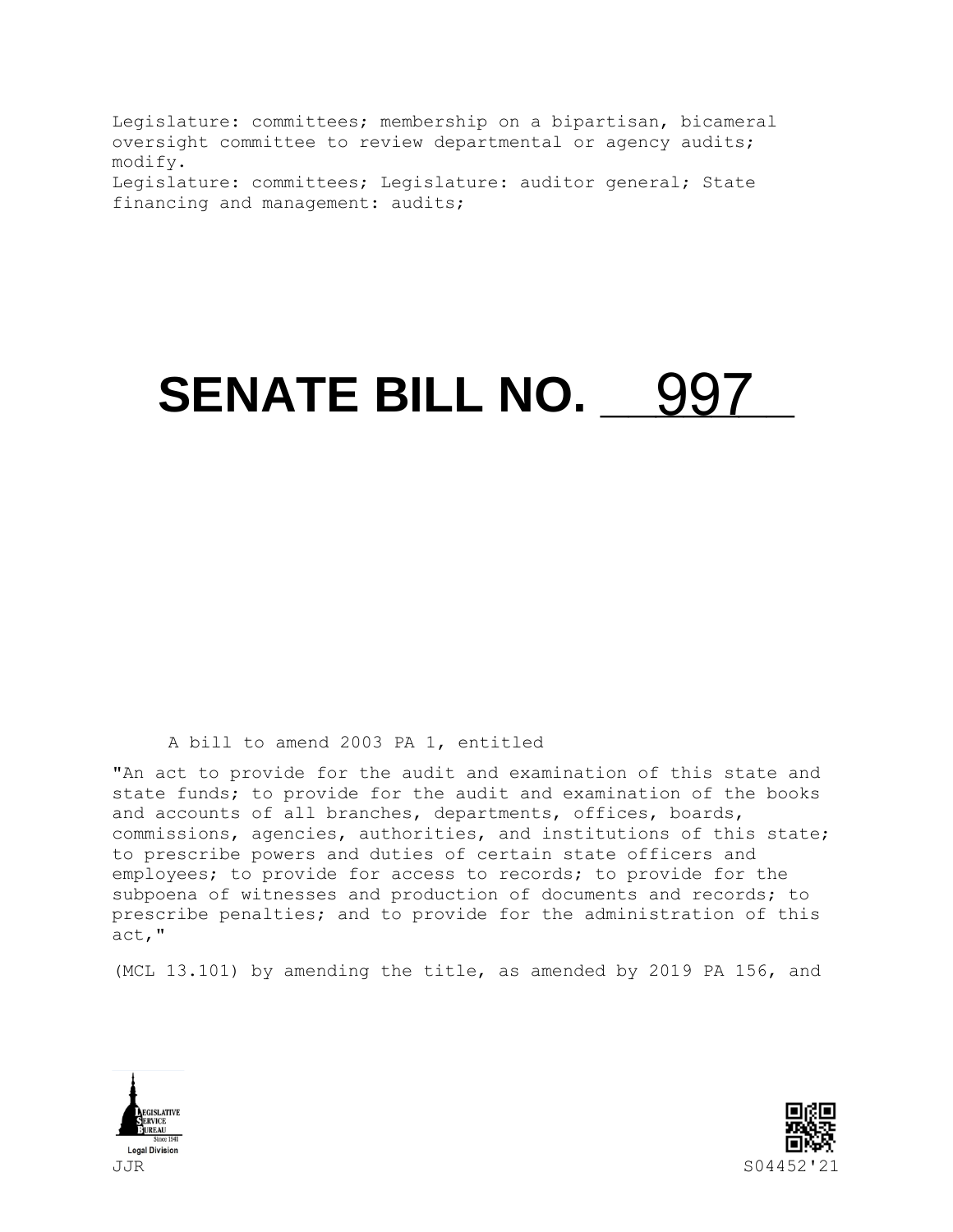by adding section 2.

## **THE PEOPLE OF THE STATE OF MICHIGAN ENACT:**

## TITLE

| 1              | An act to provide for the audit and examination of this state       |
|----------------|---------------------------------------------------------------------|
| $\overline{2}$ | and state funds; to provide for the audit and examination of the    |
| 3              | books and accounts of all branches, departments, offices, boards,   |
| 4              | commissions, agencies, authorities, and institutions of this state; |
| 5              | to prescribe powers and duties of certain state officers and        |
| 6              | employees; to provide for access to records; to provide for the     |
| 7              | subpoena of witnesses and production of documents and records; to   |
| 8              | prescribe penalties; to prescribe the membership and procedures of  |
| 9              | the joint oversight committee and provide for its powers and        |
| 10             | duties; and to provide for the administration of this act.          |
| 11             | Sec. 2. (1) As provided in section 55 of article IV of the          |
| 12             | state constitution of 1963, the joint oversight committee consists  |
| 13             | of the following 8 members, not more than 4 of whom may be members  |
| 14             | of the same political party:                                        |
| 15             | (a) Two members of the house of representatives, appointed by       |
| 16             | the speaker of the house of representatives.                        |
| 17             | (b) Two members of the house of representatives, appointed by       |
| 18             | the minority leader of the house of representatives.                |
| 19             | (c) Two members of the senate, appointed by the majority            |
| 20             | leader of the senate.                                               |
| 21             | (d) Two members of the senate, appointed by the minority            |
| 22             | leader of the senate.                                               |
| 23             | (2) The first members of the committee must be appointed not        |
| 24             | later than 60 days after the effective date of the amendatory act   |
| 25             | that added this section.                                            |
|                |                                                                     |



**(3) The term of a member of the committee is for the remainder** 

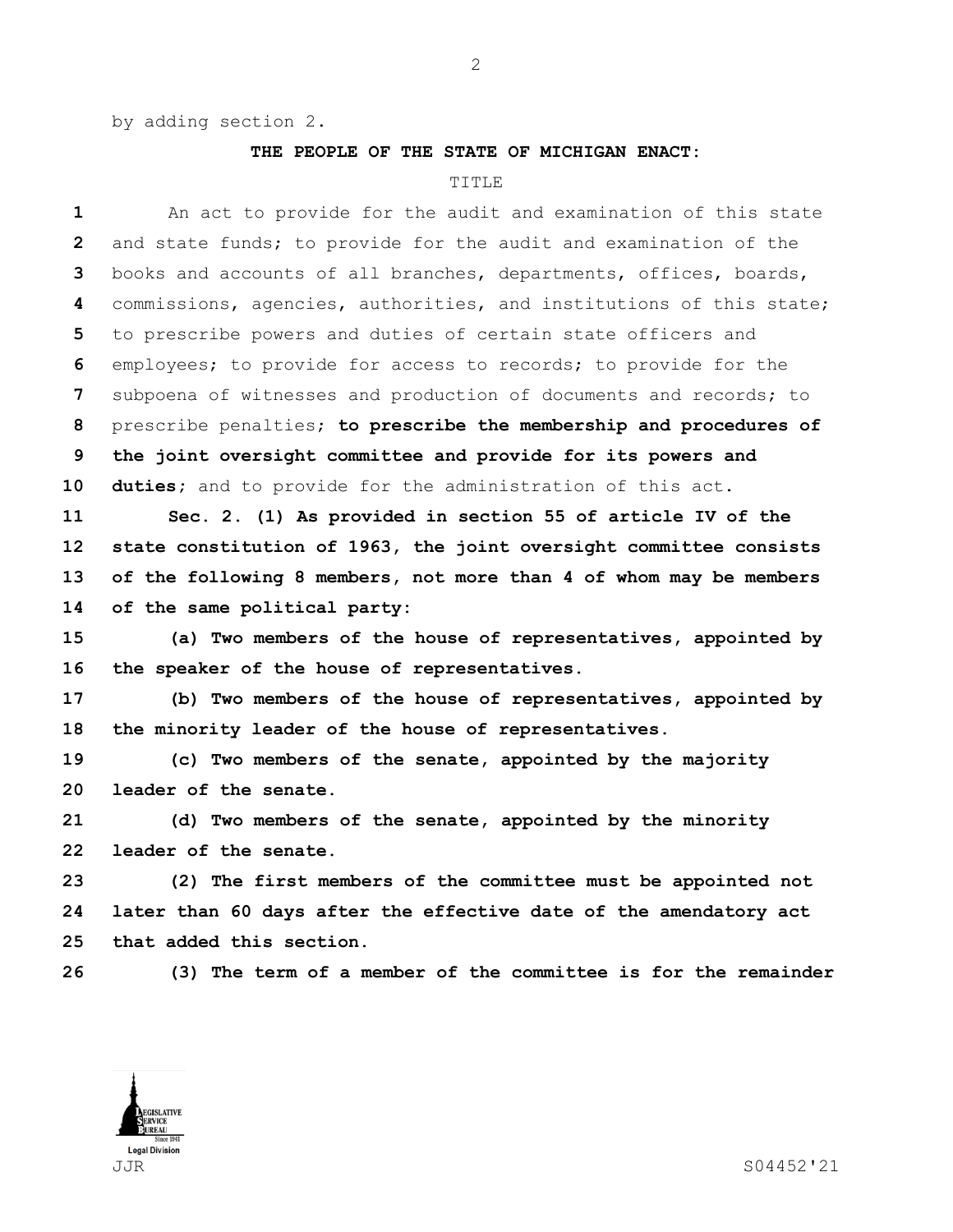**of the legislative session during which the member is appointed to the committee, or until a successor is appointed, whichever is later.**

 **(4) As provided in section 55 of article IV of the state constitution of 1963, a vacancy on the committee must be filled in the same manner as the original appointment, and a member appointed to fill a vacancy shall fill the vacancy for the balance of the term.**

 **(5) A member of the committee may be removed by either of the following:**

 **(a) The individual who appointed that member of the committee, for good cause or necessity.**

 **(b) The house of the legislature that the member of the committee serves in, by resolution adopted by a majority vote.**

 **(6) The speaker of the house of representatives shall designate 1 of the members appointed under subsection (1)(a) to call the first meeting of the committee. At the first meeting of the committee, the committee shall do all of the following:**

 **(a) Elect 2 or 4 co-chairpersons, not more than half of whom may be members of the same political party or house of the legislature.**

 **(b) Elect a first chairperson from among the co-chairpersons. The co-chairpersons shall alternate as chairperson every 3 months.**

 **(c) Elect other officers that the committee considers necessary or appropriate.**

 **(7) The committee shall meet at least quarterly, or more frequently at the call of the chairperson or at the request of a majority of its members.**

**(8) A majority of the members of the committee constitute a** 



JJR S04452'21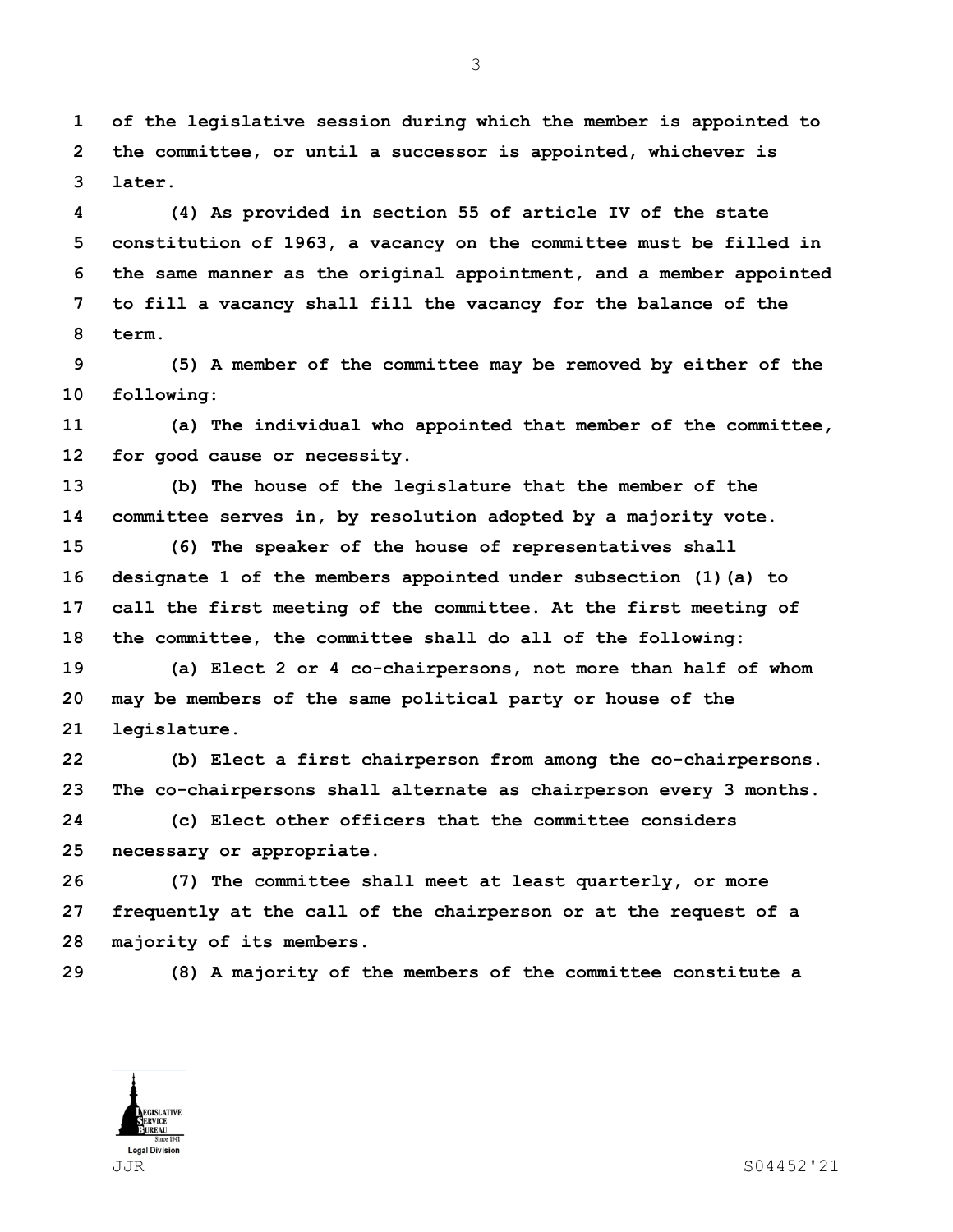**quorum for transacting business. A vote of a majority of the members of the committee serving is required for any action of the committee.**

 **(9) The committee shall conduct its business according to rules adopted by the legislature.**

 **(10) A member of the committee is not entitled to compensation for serving on the committee.**

 **(11) The chairperson of the committee or a member designated by the chairperson, upon a majority vote of the committee, may administer oaths, subpoena witnesses, and examine books and records necessary to complete the review described in subsection (12)(b).**

**(12) The committee shall do all of the following:**

 **(a) Receive from the auditor general all post audits and reports completed under section 53 of article IV of the state constitution of 1963.**

 **(b) Review the post audits and reports described in subdivision (a).**

 **(13) The committee may make recommendations to the legislature based on the review described in subsection (12)(b). A recommendation made under this subsection must be submitted to the speaker of the house of representatives and the senate majority leader in a writing adopted by a majority of the members of the committee.**

 **(14) The committee may hire staff to assist the committee under this section. The supervision of staff, budgeting, procurement, and related functions of the committee must be performed by the council administrator under section 104a of the legislative council act, 1986 PA 268, MCL 4.1104a.**

**(15) As used in this section, "committee" means the joint** 



JJR S04452'21